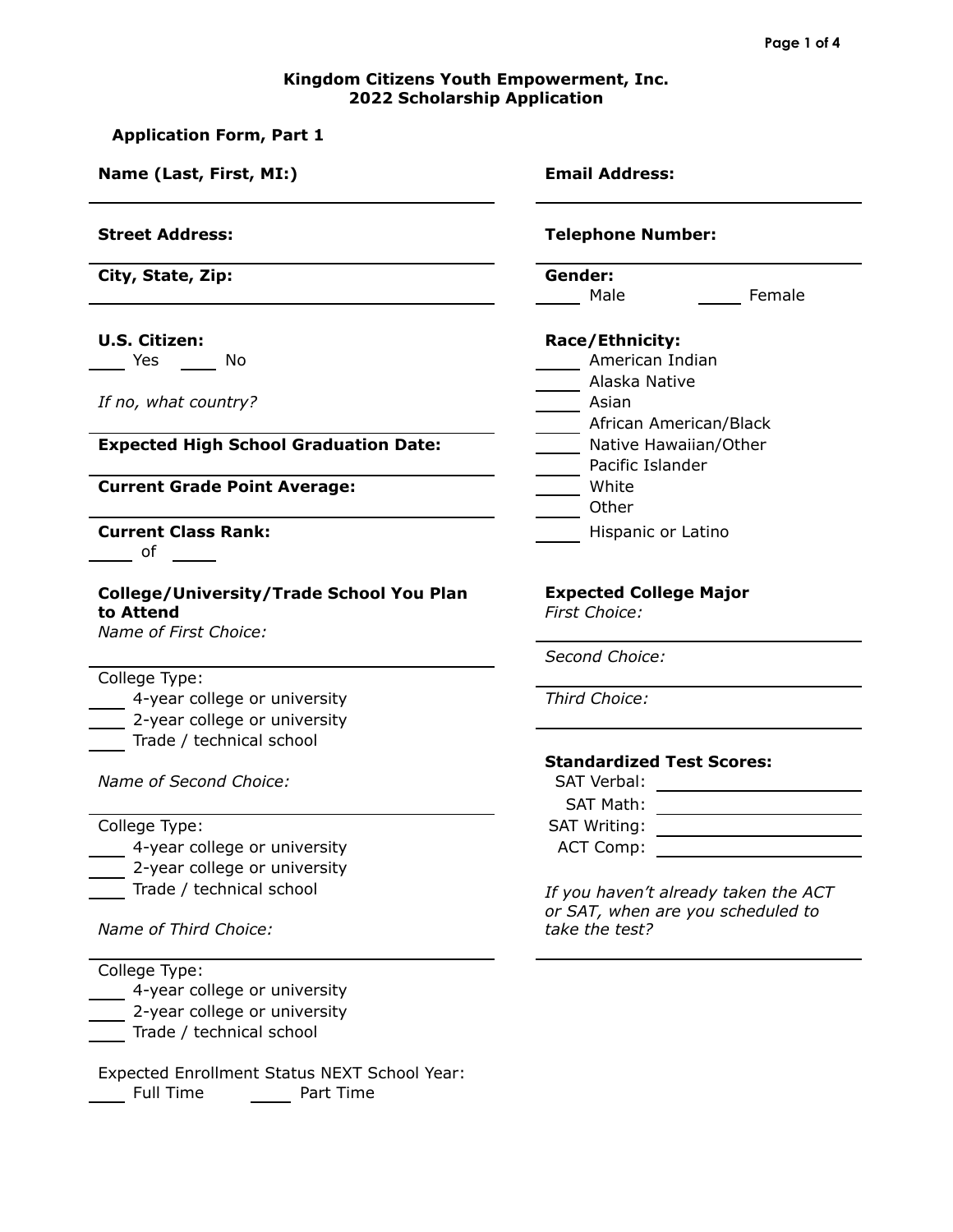| <b>Extracurricular Activities</b><br>List all school, community, and religious organizations in which you<br>actively participate. | If you hold a<br>leadership role,<br>indicate your<br>position. |
|------------------------------------------------------------------------------------------------------------------------------------|-----------------------------------------------------------------|
|                                                                                                                                    |                                                                 |
|                                                                                                                                    |                                                                 |
|                                                                                                                                    |                                                                 |
|                                                                                                                                    |                                                                 |
|                                                                                                                                    |                                                                 |

| <b>Employment</b><br>If you work, list information for each job you have below. |                |                                                                |                                      |     |  |
|---------------------------------------------------------------------------------|----------------|----------------------------------------------------------------|--------------------------------------|-----|--|
| <b>Employer</b>                                                                 | <b>Address</b> | <b>Supervisor's</b><br><b>Name/ Telephone</b><br><b>Number</b> | <b>Dates of</b><br><b>Employment</b> |     |  |
|                                                                                 |                |                                                                | From:                                | To: |  |
|                                                                                 |                |                                                                |                                      |     |  |
|                                                                                 |                |                                                                | From:                                | To: |  |
|                                                                                 |                |                                                                |                                      |     |  |

| <b>Academic Honors</b><br>List all academic honors, awards, or certificates you have received. |  |  |  |  |
|------------------------------------------------------------------------------------------------|--|--|--|--|
|                                                                                                |  |  |  |  |
|                                                                                                |  |  |  |  |
|                                                                                                |  |  |  |  |
|                                                                                                |  |  |  |  |

| <b>Community Service</b><br>List all community service activities and the total number of hours<br>you volunteered for each activity. | <b>Hours Volunteered</b> |
|---------------------------------------------------------------------------------------------------------------------------------------|--------------------------|
|                                                                                                                                       |                          |
|                                                                                                                                       |                          |
|                                                                                                                                       |                          |
|                                                                                                                                       |                          |

*Application Form - Part 3*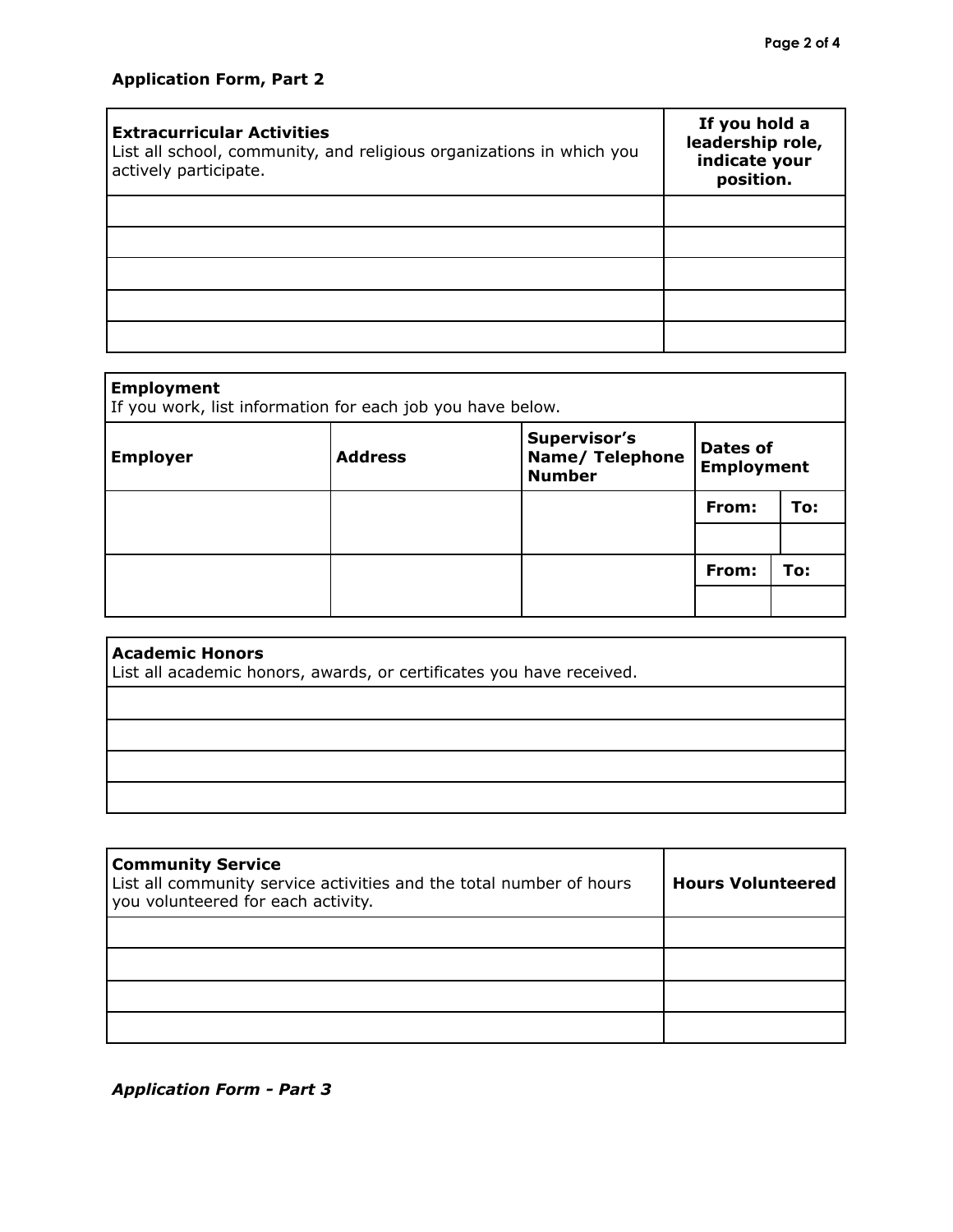## **Future Plans and Core Value Connection Essay**

Write an essay of 750-900 words explaining your career plans, interests, and aspirations and how your experiences or future plans align with one or more of KCYE, Inc.'s core values.